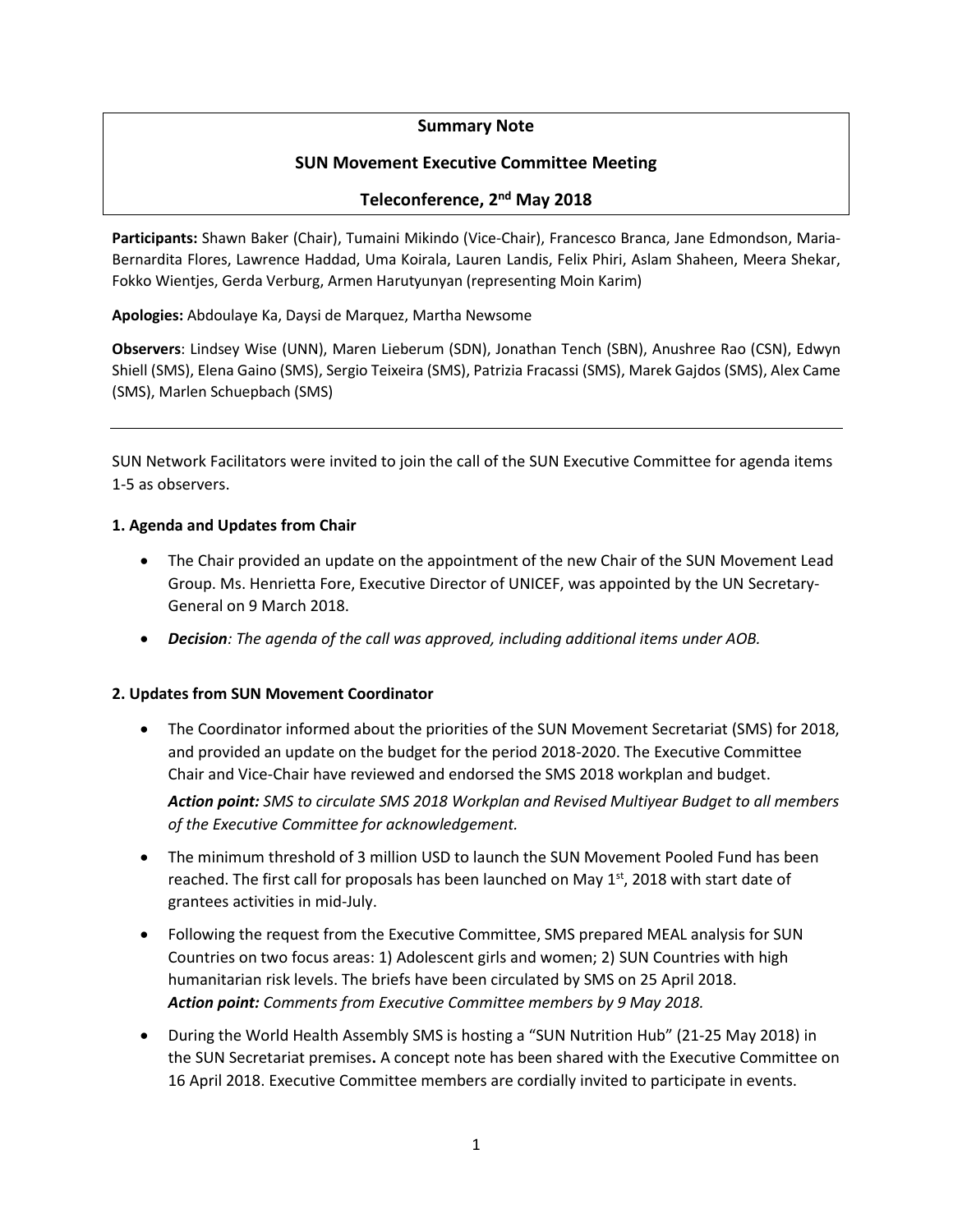*Action point: SMS to share Nutrition Hub programme with Executive Committee by 10 May 2018. Executive Committee members are invited to inform SMS about their WHA attendance and their interest in participating in Nutrition Hub events.* 

• The Coordinator shared her travel plan 2018 and invited Executive Committee members to see whether there are opportunities for joint country visits.

*Action point: Executive Committee members were encouraged to consider a joint mission with the Coordinator to a SUN country, and – during their own travels to a SUN country – to meet with the SUN Government Focal Point in their function as SUN Executive Committee member.* 

- The Coordinator expressed appreciation for enhanced interaction with the SUN Networks and encouraged to continue fostering exchange and collaboration. She welcomed the Networks contributions to the briefs for her country visits.
- The recruiting process for the Director of the SUN Movement Secretariat is nearly concluded, the name of the new Director will be announced shortly.

### **3. Task Force update on progress and timeline of SUN Mid-term Review**

• The Task Force Lead, Lawrence Haddad, presented the steps taken in developing the Terms of Reference for the SUN Movement Mid-Term Review (MTR). Comments from Executive Committee, Networks and SMS have been incorporated. He reminded of the limited time available to conduct the MTR. A preliminary report is due by end August 2018 for the SUN Lead Group meeting in September 2018.

*Decisions: Executive Committee endorsed the TORs for the SUN Movement Mid-Term Review (including minor amendments proposed at the call). The Task Force is leading the MTR on behalf of the Executive Committee, and will keep the broader Executive Committee informed.* 

*Action points: Lawrence Haddad to finalize TORs based on last comments received at the call. SMS to circulate final TORs to Executive Committee. SMS to reach out to MQSUN to get the Mid-Term Review process started.* 

#### **4. Update from other Executive Committee Task Forces and Working Groups**

#### **(i) Multiple Burden of Malnutrition**

• Francesco Branca, Lead of the Task Force on scope of the SUN Movement addressing the multiple burden of malnutrition, presented the proposed scope of work. A roadmap will be developed. The envisaged outcome is a background document with recommendations.

*Action point: Francesco Branca will circulate proposed scope to Task Force members for comment, then to broader Executive Committee. Set timelines.*